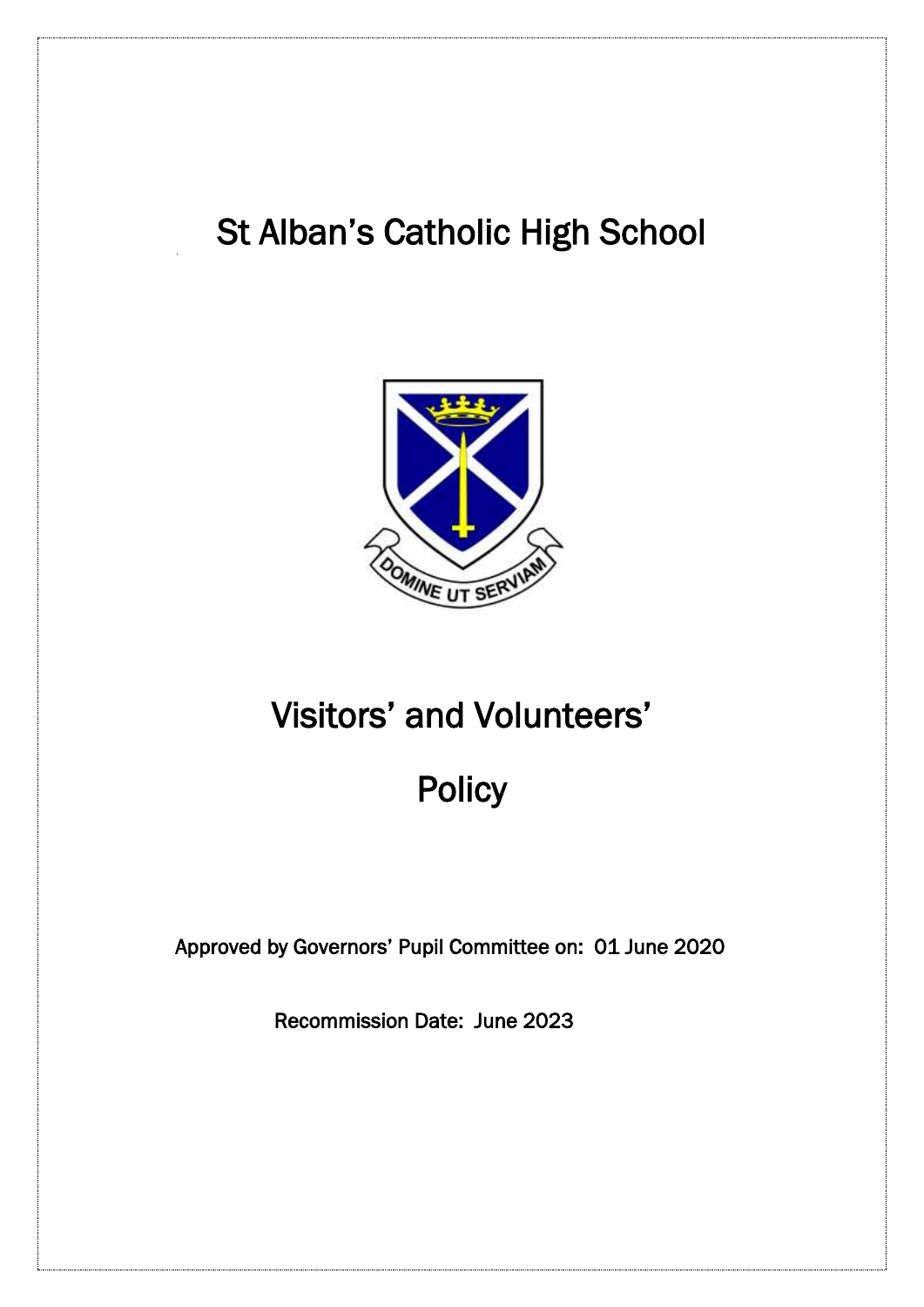# 1. Introduction and General

The School has a duty to the community to be safe and in order to do this there must be a protocol to follow when visitors:

- Are invited to the School
- Are on the premises
- Leave the premises
- 'Phone the School'

Visitors may come to the School for a variety of reasons – for example

- As a parent visiting a teacher or other school staff
- To run a club or activity
- To speak to a class or assembly group
- As a contract worker

For whatever reason a visitor comes to the School, procedures will need to be in place and parameters clear to all. Therefore, this policy also relates to unwanted visitors - such as people who may turn up or 'phone the School on an 'ad hoc' basis demanding to see or speak to people.

The reception Safeguarding leaflet is a good way to set the tone with a visitor.

# 2. Visitor Procedures for pre-arranged visits

2.1 All visitors must sign in on arrival via the 'InVentory'. If the Visitor has arrived by a vehicle which is parked on the School grounds, then the registration number must be recorded. The visitor will be given a badge which they must wear at all times whilst on the premises. The badge must be returned just prior to departure and the visitor must sign out via the 'InVentory' system.

2.2 Visitors will be asked to read the fire alarm notice and safeguarding information which is included with the visitor badge. If the office staff have gone home then the teacher organising the visit should note the time of arrival/departure down and explain fire instructions.

2.3 If a fire alarm sounds then the visitor should be escorted onto the School field by their associated member of staff.

2.4 All visitors/volunteers who come in order to undertake regulated activities with students must be aware of their responsibility within the PREVENT duty as detailed in the school Safeguarding Policy.

2.5 It is likely that identification documents will be needed to verify identity. This means that in the case of a visitor representing another organisation that proof of identity will be needed to ensure that the person presenting themselves is the same person on whom the DBS checks have been made. In the case where no previous DBS has been completed on a pre-arranged visitor proof of identity will be requested on arrival; in this particular case supervision whilst on site would be required and a red lanyard will be issued with their visitor badge which signifies that they must be escorted at all times whilst in student areas.

#### 3. Visitors to Classes/After School Clubs

3.1 St Alban's High school recognises that visitors in the classroom are valued for their different perspective and expertise. However, staff must be vigilant in assessing the background of individuals before committing the school to any involvement. In particular, they should be escorted around school and not left in any supervisory capacity or unsupervised in student areas.

3.2 The staff member should consider how the visitor can add value in developing and supporting young peoples' education. It is important that all parties are clear about the purpose of the visit to prevent misunderstandings. The visitor's aims and values should reflect those of the whole school and the department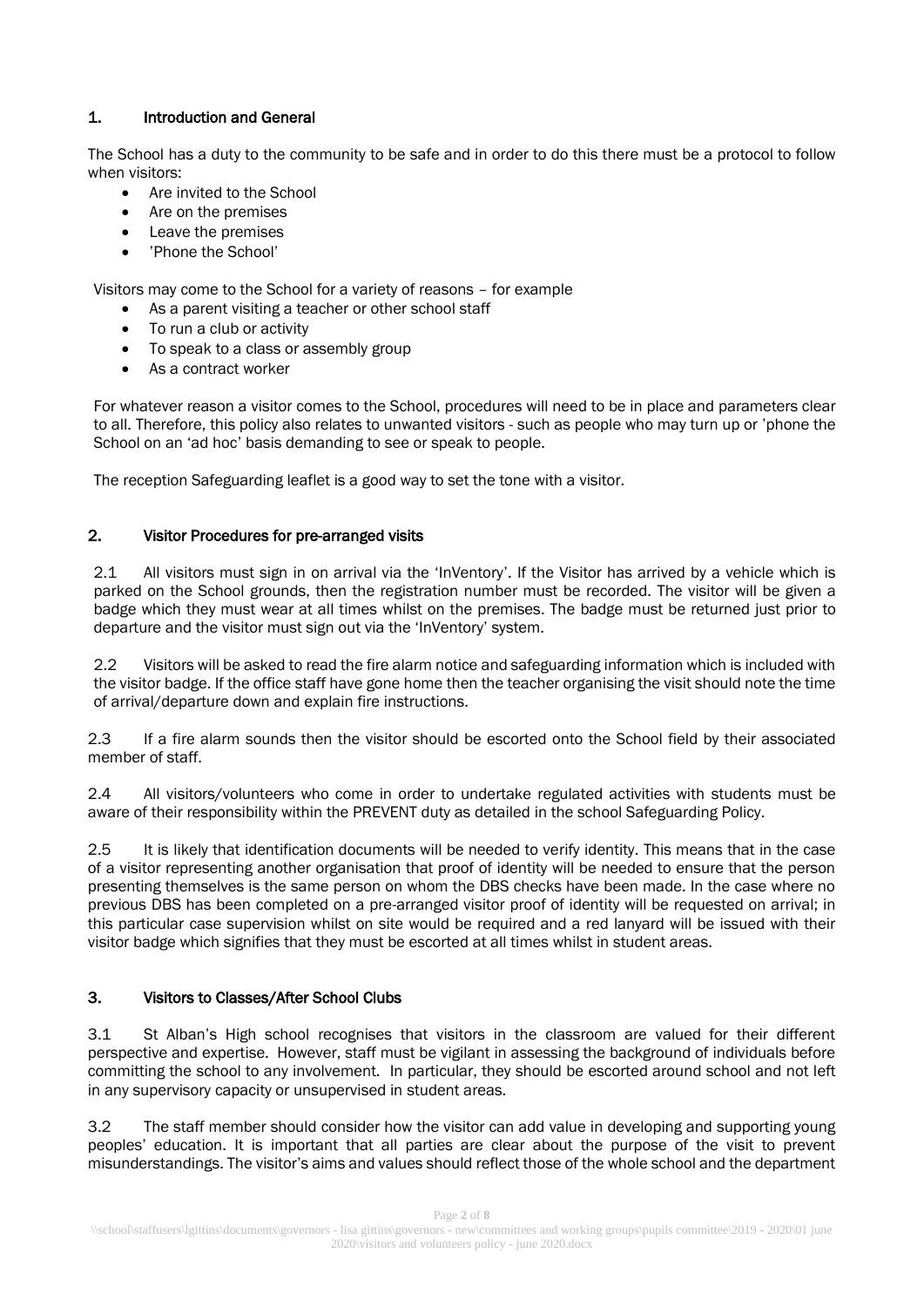that they are visiting. The visitor should outline the content of the material prior to the visit. All staff should check with their HoF before inviting visitors into the School.

Some subjects have specific guidelines which must be followed-this is particularly so with regards to SRE.

3.3 Visitors offering counselling/support to students should be vetted, work within the school policies, and follow the Child Protection Act 1999. The agencies should provide copies of their own guidance and procedures where relevant. Consultation with parents is also a consideration as well as keeping them informed of visits. There may be incidences where parents might like their child to be withdrawn.

## 4. Negotiating a visit

- 4.1 When negotiating a visit with the School the visitor should be made aware of the following points:
	- How the visitor's input will fit into the planned curriculum/framework (i.e. medium and long term plans);
	- The Schools' Mission statement;
	- How the work relates to the relevant policies, including acceptable /unacceptable language;
	- There are clear guidelines relating to the approach of sensitive issues such as sensitivity, confidentiality and Child Protection;
	- That for a pre-arranged visit photographic ID will be checked on arrival;
	- The type of audience, outlining how the needs of all young people in terms of their age, gender, disabilities, ethnicity and religious beliefs will be met;
	- How the skills and teaching approaches will be used in order to meet the learning objectives and needs of young people;
	- The size/number of groups to be involved, range of ability and existing knowledge
	- What space is required by the visitor e.g. classroom, workshop and equipment ready in advance;
	- How many sessions will be needed;
	- What type of space will be required for the session/s. e.g. classroom or workshop
	- What the teachers roles will be? E.g. observation, participation, joint representation, monitoring and evaluating input (please note that the teacher is responsible for the behaviour and discipline of the young people in their classroom);
	- Procedure if support is required (behaviour/technical);
	- That the teacher will take responsibility for the overall delivery of the programme to which the visitor contributes and is present at all times;
	- That the visitor's input and any issues arising will be subsequently addressed?
	- How the visitor's input will be monitored and evaluated and how the visitor will receive feedback?
	- Written confirmation of what has been agreed with copies of relevant policies should be forwarded to the visitor prior to the agreed date of visit;
	- Charges incurred if relevant.

The CES External Speaker Checklist (found on eSchools - Key Documents/Policies) is to be completed by the hosting member of staff when an external speaker is invited into school. This is to ensure that the Catholic character of the school is preserved and developed in the external speaker's communications with students and parents and carers.

#### 5. 'Phone Calls made to School by intending visitors

5.1 Reception should take the name and number of visitors/agencies 'phoning the School and email the relevant member of staff. It is to be made clear to callers that staff will 'phone back at a time convenient to them. If staff are expecting a phone call and wish to speak to someone then staff should let reception know.

#### 6. Contractors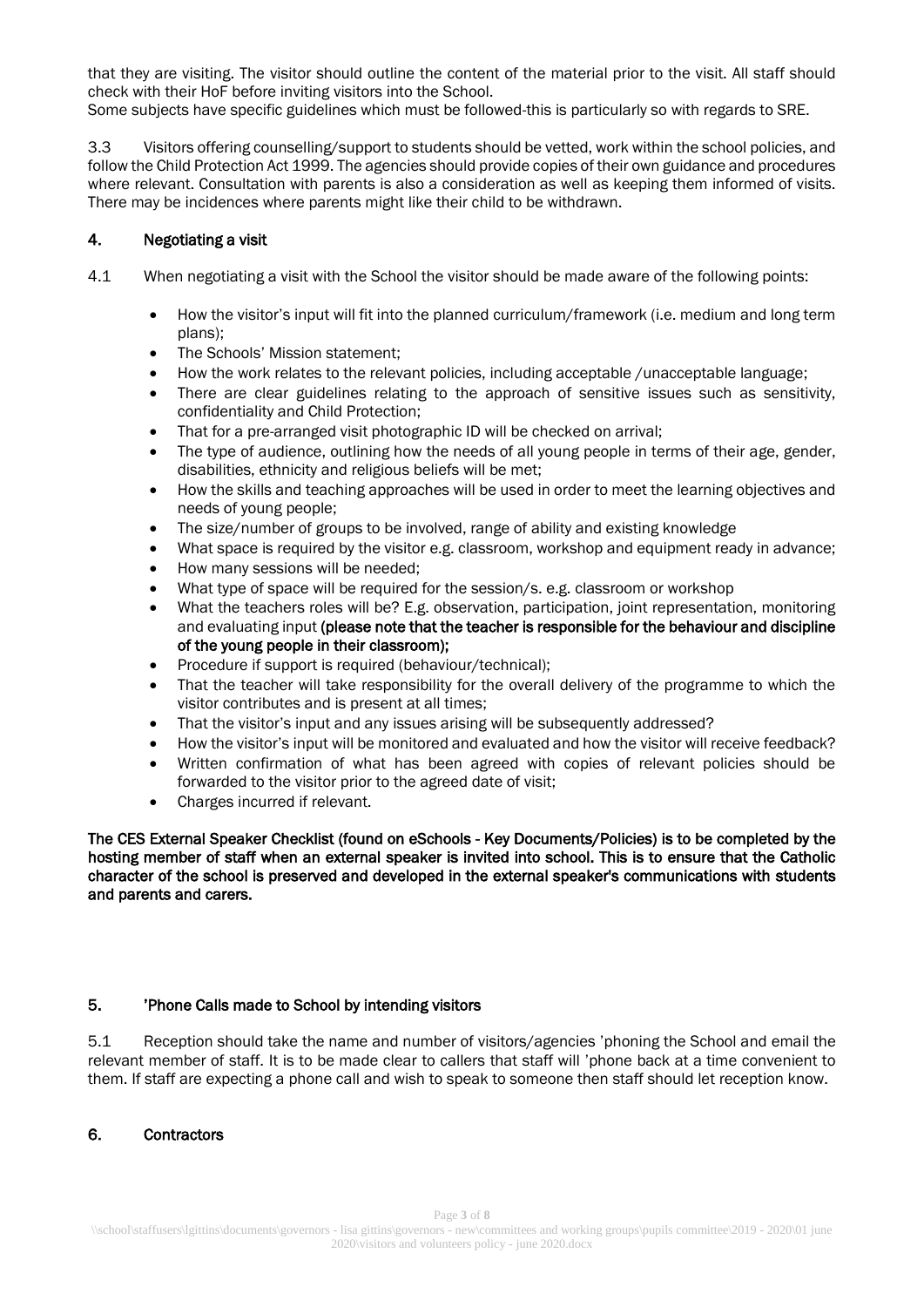6.1 Contractors include people engaged to perform work who are not directly employed by the school. In many instances work processes will be carried out near classrooms, playgrounds or other areas occupied by students or staff while the school is in operation.

6.2 It is important that good lines of communication between the school and contractor are established before work commences to ensure that health and safety issues and supervision are appropriately managed.

Appropriate supervision is deemed to be where the work is either in an area which is constantly supervised or within eye sight of a member of the school's workforce, or where the work being carried out is physically cut off from the children by means of closed doors, fencing or gates. There should be no opportunity for children/young people to engage in conversation with a Contractor without being observed by another member of staff unless we have completed appropriate ID checks and received confirmation that all checks have been completed by the employer.

6.3 If the school is concerned with inappropriate activities being undertaken these should be raised immediately with the Contractor and the school's Designated Safeguarding Lead; Jason Horne. It is recommended that the School Premises Manager can confirm receipt and understanding of the School's Safeguarding policy from the Contractor. It will be the responsibility of the School Premises Manager to ensure, in respect of contractors coming onto the school site, that they carefully monitor their activity to ensure that the policy is strictly adhered to.

6.4 Copies of the Safeguarding Policy can be made available. It is the responsibility of the School Site Manager to ensure, in respect of contractors coming onto the school site, that he carefully monitors their activity to ensure that they strictly adhere to the policy.

6.5 The Contractor should also ensure that each employee has identification including the company name and the employee's name to be carried at all times on the school site. Where possible this should include photographic identification.

6.6 Typical issues that will need to be discussed with contractors prior to work starting include:

- How will the work affect school activities e.g. use of heavy machinery on site, noise, dust?
- Contractors will need to sign the asbestos log before work commences
- Safety arrangements the contractor will have in place.
- Vehicle & equipment movement in the school grounds.
- Timing of certain activities e.g. can it be done when students have left the grounds.
- Areas of the school that will be affected e.g. appropriate barricading of work areas.
- Maintenance of essential utility services (water, sewerage, electricity, telephone contact etc).
- Managing excessive noise, dust or fumes.
- Protocols for communicating between the school and contractor e.g. regular meetings.
- Hand-over process at the completion of the work.

#### 7. Unscheduled Visitors to School

7.1 If an intruder comes onto the premises then the office staff should be alerted immediately. The premises staff and a member of SLT should be contacted and they will identify and assess the risks. The intruder will be questioned and escorted off the premises. The school will establish and maintain close liaison with the local police. Procedures are in place to enable the police to be called and to respond promptly when incidents occur. The school will work with the Police to confirm the circumstances in which they will pursue a prosecution against an assailant.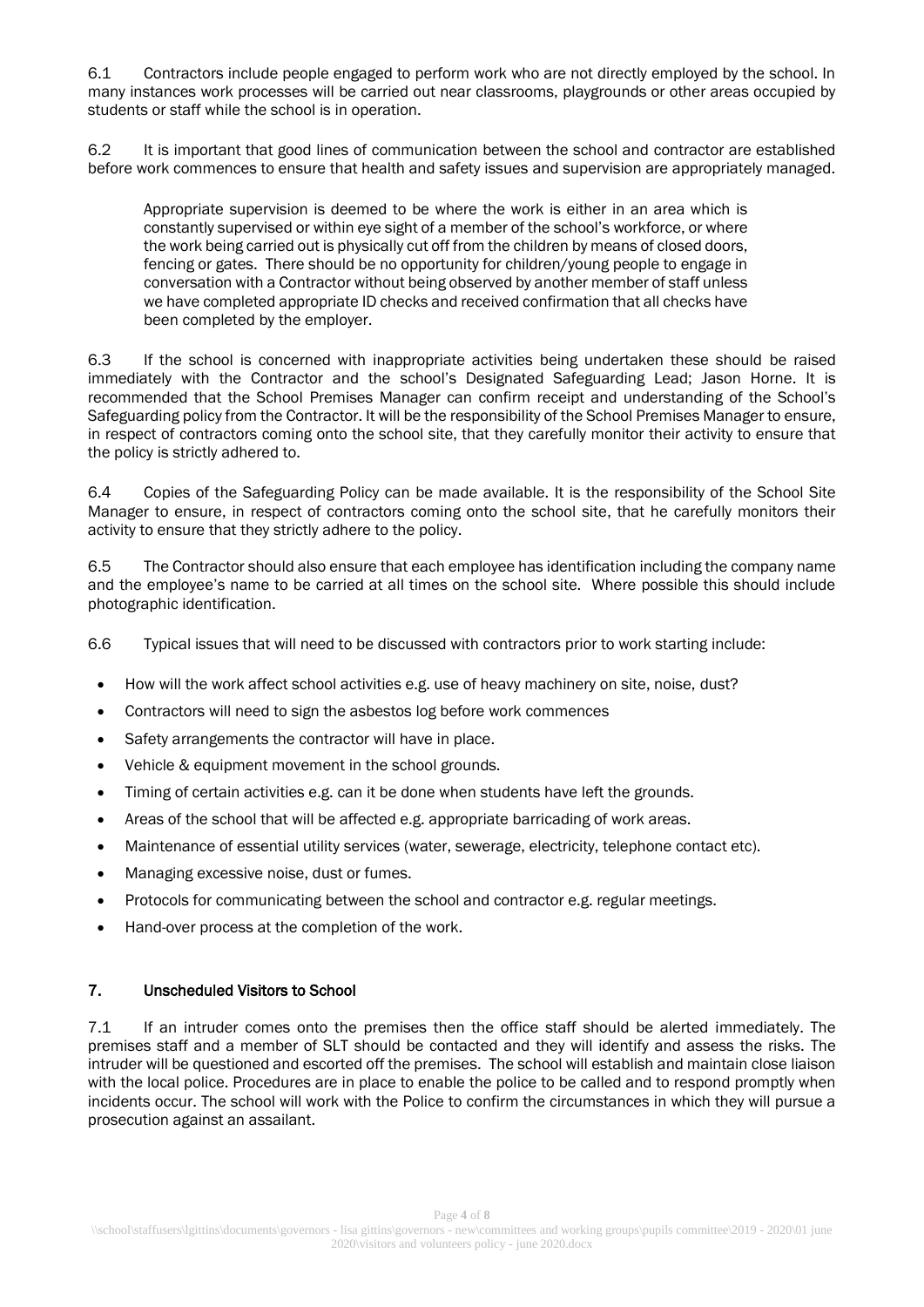In light of the current COVID-19 pandemic, any visitor to the school should give a minimum of 24 hours' notice. We have a duty of care to all of our students and staff and therefore it is imperative that this is adhered to. If in doubt contact our main school reception.

7.3 All staff and visitors will be issued with an identification badge and this should clarify who should and should not be on the site through use of a traffic light coloured lanyard system.

7.4 Visitors should not by default be given access to the school site, exceptions are people for whom appropriate checks have been made. All visitors should be met and collected from the main reception.

### 8. Visitors who display inappropriate behaviour

8.1 The office should be alerted and the visitor should be escorted immediately to reception where help should be sought from a member of the SLT. If necessary the police should be called. The incident should be recorded and given to SLT.

## 9. Volunteers in School

9.1 There is a distinction between Visitors, whom we view largely as 'one-off event' people, and Volunteers who will be working with students and staff for an extended period of time.

9.2 Anyone wishing to become a volunteer would do so through a member of staff who would liaise with the SLT. Before starting to help in school, volunteers should read and sign agreement with the volunteer protocol, which sets out the school's expectations of volunteers. This protocol can be accessed through the SLT.

9.3 All volunteers work under the supervision of the Teacher of the group to which they are assigned. Teachers retain responsibility for students at all times, including the students' behaviour and the activity they are undertaking.

Volunteers should have clear guidance from the Teacher as to how an activity is carried out and what the expected outcome of an activity is. Volunteers are encouraged to seek further advice or guidance from the Teacher in the event of any query regarding children's understanding of a task or behaviour.

9.4 The welfare of our children is paramount. To ensure the safety of our children, we adopt the following procedures:

• All Volunteers are asked to read the Volunteer Protocol and asked to sign it;

• To ensure the safety of our students at all times, all of our Volunteers engaged in regulated activities must have been cleared by the Disclosure and Barring Service (DBS) check before commencing their work in school. This does not preclude visiting the school under the guise of a 'Visitor'.

9.5 Those who volunteer in school on a regular basis, e.g. the FOSA members, must complete a volunteer registration form and obtain suitable references which must be accepted by the school before the activities can take place (see Appendix 1&2 below). An enhanced DBS check (without Barred List check) will be carried out routinely. If the volunteer is deemed to be involved in regulated activities a Barred List check will also be completed. Under no circumstance should a volunteer in respect of whom no checks have been done be left unsupervised or allowed to work in regulated activity.

# 10. Child Protection

There is obvious crossover with elements of Safeguarding and Child Protection with reference to 'Keeping Children Safe in Education 2019'. Please also refer to the Safeguarding Policy and Health and Safety Policy.

Page **5** of **8**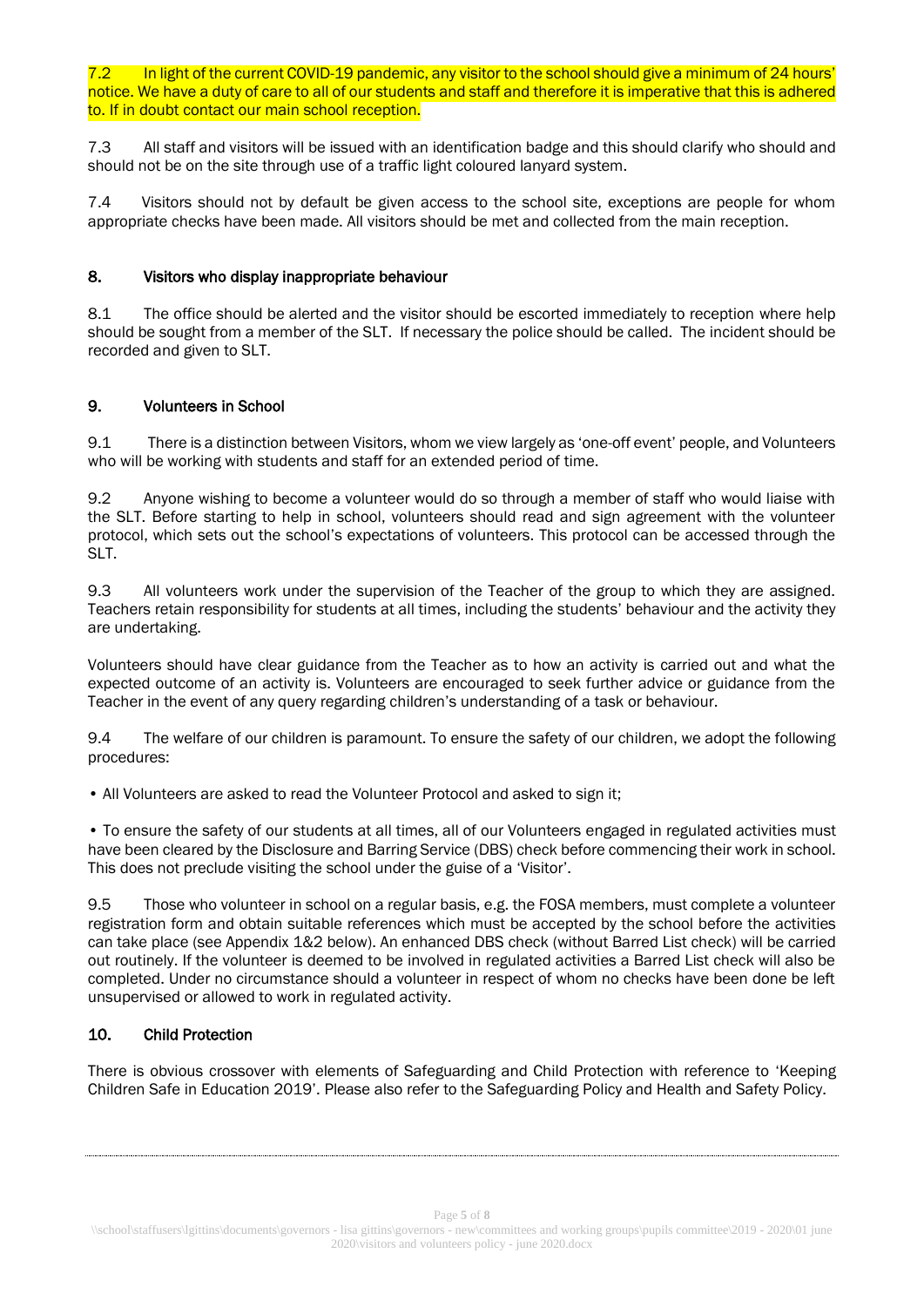Signed by J McCall, Chair of Governors:

Date: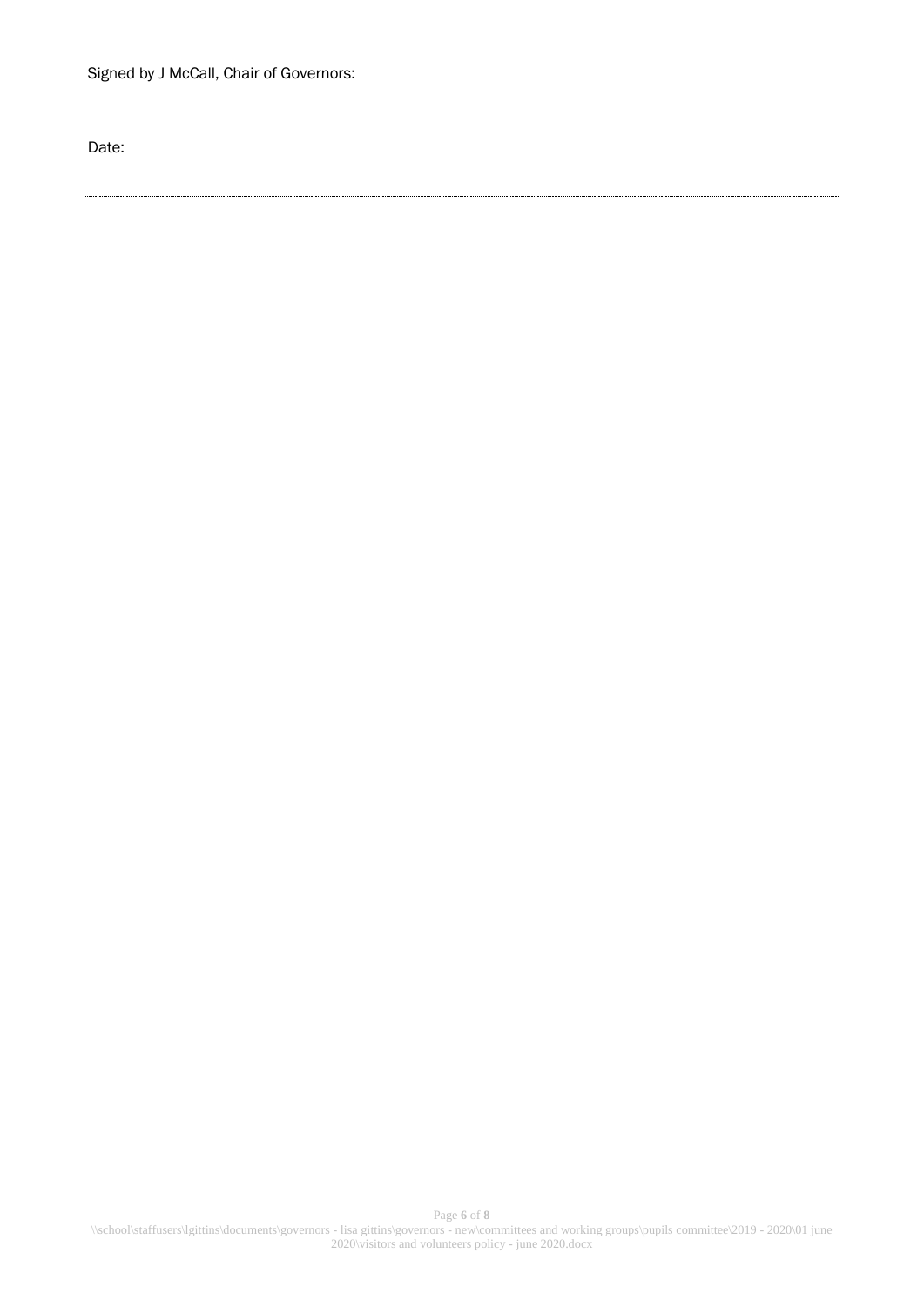#### Appendix 1



You will appreciate that the School must be particularly careful to enquire into the background of individuals who have access to students at the school. The school keeps a record of all persons who carry out voluntary work at the school. You are asked, therefore to complete the details below and return it to the school. In accordance with Keeping Children Safe in Education, we ask Volunteers to give names and addresses of two 'professional' referees. Please provide these below. If, as a voluntary helper, you have regular unsupervised contact with the students then it will be necessary for a Disclosure and Barring check, including a Barred List check, to be made on you.

| Surname_                                                                                                                                                                                                                       | Forename_                         | Title $\_$                                                                                                                                                                                                                                                    |
|--------------------------------------------------------------------------------------------------------------------------------------------------------------------------------------------------------------------------------|-----------------------------------|---------------------------------------------------------------------------------------------------------------------------------------------------------------------------------------------------------------------------------------------------------------|
| Previous Name(s)                                                                                                                                                                                                               |                                   | (Mrs/Miss/Ms/Mr)                                                                                                                                                                                                                                              |
| Address                                                                                                                                                                                                                        |                                   |                                                                                                                                                                                                                                                               |
| Telephone No.                                                                                                                                                                                                                  | the control of the control of the | Email Address ___________                                                                                                                                                                                                                                     |
| Have you lived abroad anytime in the last 5 years?<br>If "yes" please give details separately.                                                                                                                                 |                                   | Yes<br>No                                                                                                                                                                                                                                                     |
| Relevant Experience: e.g. Education, Training, Employment or Voluntary Work                                                                                                                                                    |                                   |                                                                                                                                                                                                                                                               |
| <b>First Referee</b><br>Full Name:                                                                                                                                                                                             |                                   | Referees: Please give names and addresses of two professional referees who can comment on your suitability to work with children.                                                                                                                             |
| Full Address:                                                                                                                                                                                                                  |                                   |                                                                                                                                                                                                                                                               |
|                                                                                                                                                                                                                                |                                   | Tel No: when the contract of the contract of the contract of the contract of the contract of the contract of the contract of the contract of the contract of the contract of the contract of the contract of the contract of t                                |
|                                                                                                                                                                                                                                |                                   | Relationship to Applicant: National According Contract of Applicant Contract of Applicant Contract Contract O                                                                                                                                                 |
| Second Referee<br>Full Name:                                                                                                                                                                                                   |                                   |                                                                                                                                                                                                                                                               |
| Full Address: The Contract of the Contract of the Contract of the Contract of the Contract of the Contract of the Contract of the Contract of the Contract of the Contract of the Contract of the Contract of the Contract of  |                                   |                                                                                                                                                                                                                                                               |
|                                                                                                                                                                                                                                |                                   | Tel No: the contract of the contract of the contract of the contract of the contract of the contract of the contract of the contract of the contract of the contract of the contract of the contract of the contract of the co                                |
| Job Title: The Commission of the Commission of the Commission of the Commission of the Commission of the Commission of the Commission of the Commission of the Commission of the Commission of the Commission of the Commissio |                                   | Relationship to Applicant: Network and Containers and Containers and Containers and Containers and Containers                                                                                                                                                 |
|                                                                                                                                                                                                                                |                                   | I consent to a Disclosure and Barring and Barred List check being made on me if I will have regular unsupervised contact with students and to<br>the details on this form being held by the school as a record that appropriate checks have been carried out. |
| Signed                                                                                                                                                                                                                         |                                   | Date                                                                                                                                                                                                                                                          |
| Print Name                                                                                                                                                                                                                     |                                   |                                                                                                                                                                                                                                                               |
| Section 1 or section 2 must be completed FOR SCHOOL USE                                                                                                                                                                        |                                   |                                                                                                                                                                                                                                                               |
| 1 Regular unsupervised contact with students                                                                                                                                                                                   |                                   |                                                                                                                                                                                                                                                               |
| DBS application made                                                                                                                                                                                                           | Date                              | Signed                                                                                                                                                                                                                                                        |
|                                                                                                                                                                                                                                |                                   |                                                                                                                                                                                                                                                               |

| Print Name                                                      |      |        |        |  |
|-----------------------------------------------------------------|------|--------|--------|--|
| Section 1 or section 2 must be completed FOR SCHOOL USE         |      |        |        |  |
| 1 Regular unsupervised contact with students                    |      |        |        |  |
| DBS application made                                            | Date | Signed |        |  |
| <b>DBS Clearance received</b><br>0r                             | Date | Signed |        |  |
| $\overline{2}$<br>No regular unsupervised contact with students |      | Date   | Signed |  |

Page **7** of **8**